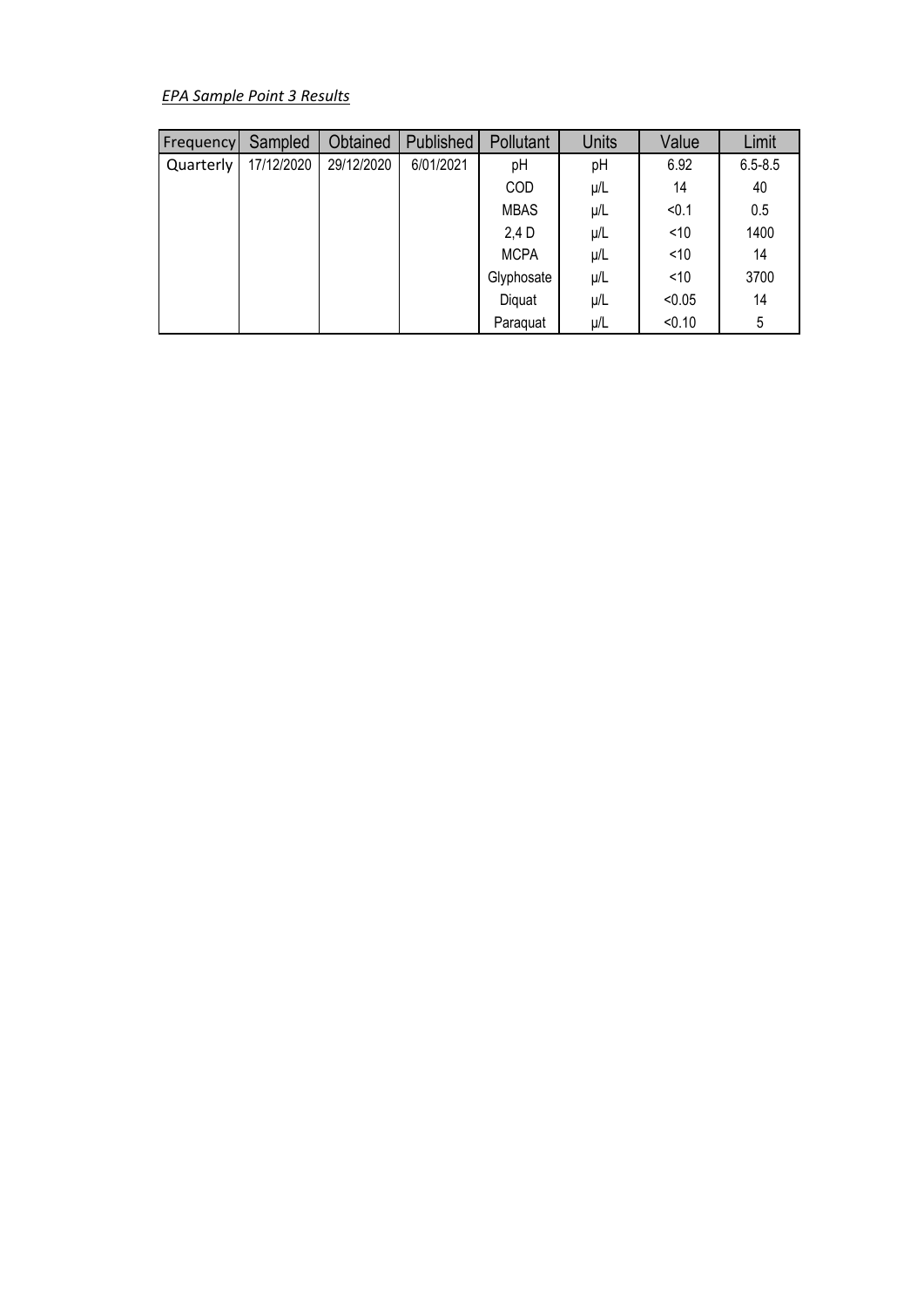## *EPA Sample Point 4 Results*

| Frequency | Sampled    | Obtained   | Published | Pollutant   | <b>Units</b> | Value  | Limit       |
|-----------|------------|------------|-----------|-------------|--------------|--------|-------------|
| Quarterly | 17/12/2020 | 29/12/2020 | 6/01/2021 | pH          | pH           | 7.18   | $6.5 - 8.5$ |
|           |            |            |           | <b>COD</b>  | $\mu/L$      | 22     | 40          |
|           |            |            |           | <b>MBAS</b> | μ/L          | < 0.1  | 0.5         |
|           |            |            |           | 2,4 D       | μ/L          | $<$ 10 | 1400        |
|           |            |            |           | <b>MCPA</b> | μ/L          | ~10    | 14          |
|           |            |            |           | Glyphosate  | μ/L          | ~10    | 3700        |
|           |            |            |           | Diquat      | μ/L          | < 0.05 | 14          |
|           |            |            |           | Paraquat    | μ/L          | < 0.10 | 5           |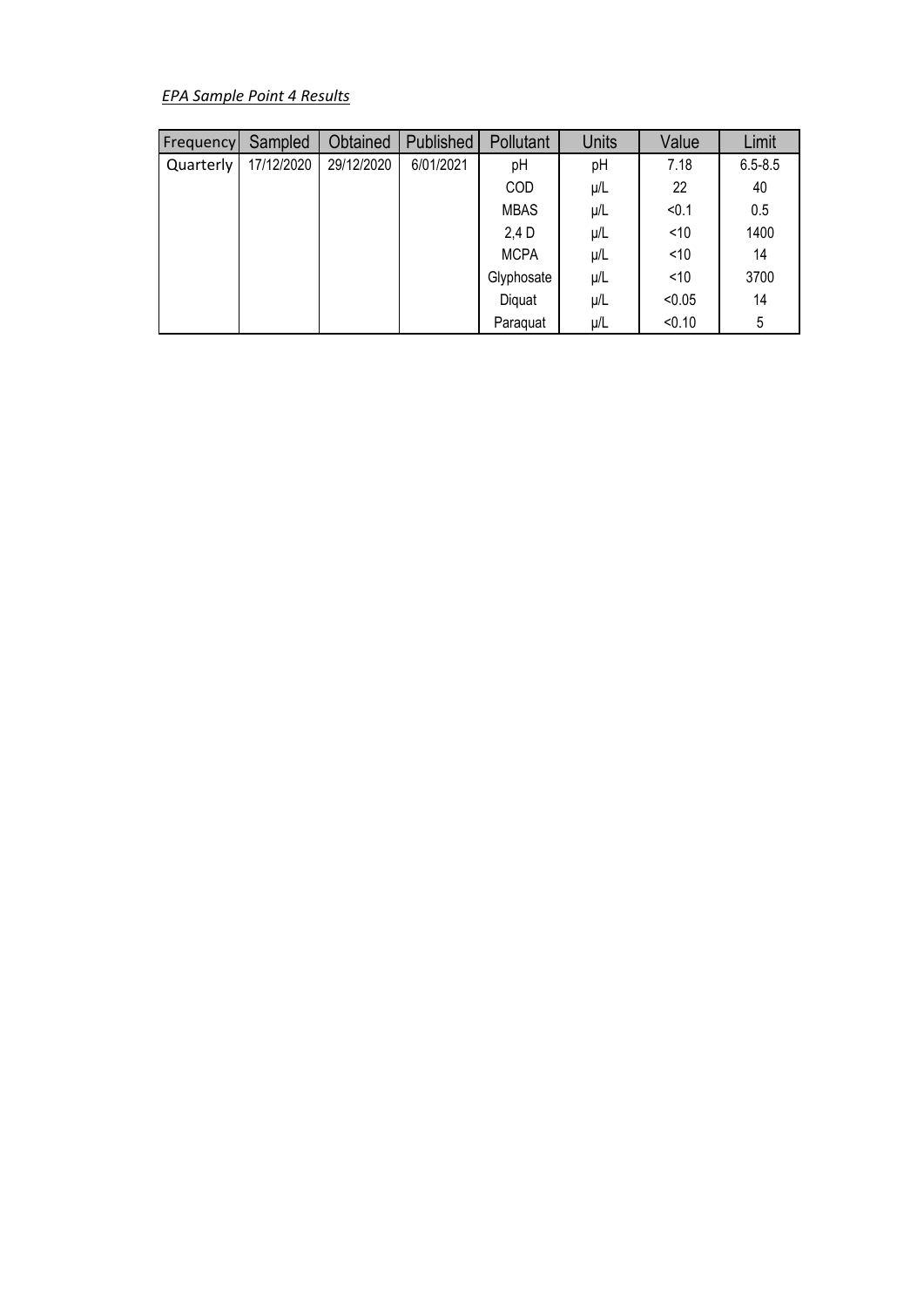## *EPA Sample Point 11 Results*

| Frequency | Sampled    | Obtained   | Published | Pollutant   | <b>Units</b> | Value  | Limit |
|-----------|------------|------------|-----------|-------------|--------------|--------|-------|
| Quarterly | 15/12/2020 | 29/12/2020 | 6/01/2021 | 2.4 D       | $\mu/L$      | ~10    | 1400  |
|           |            |            |           | <b>MCPA</b> | μ/L          | < 10   | 14    |
|           |            |            |           | Glyphosate  | μ/L          | < 10   | 3700  |
|           |            |            |           | Diguat      | μ/L          | < 0.05 | 14    |
|           |            |            |           | Paraguat    | $\mu/L$      | < 0.10 | 5     |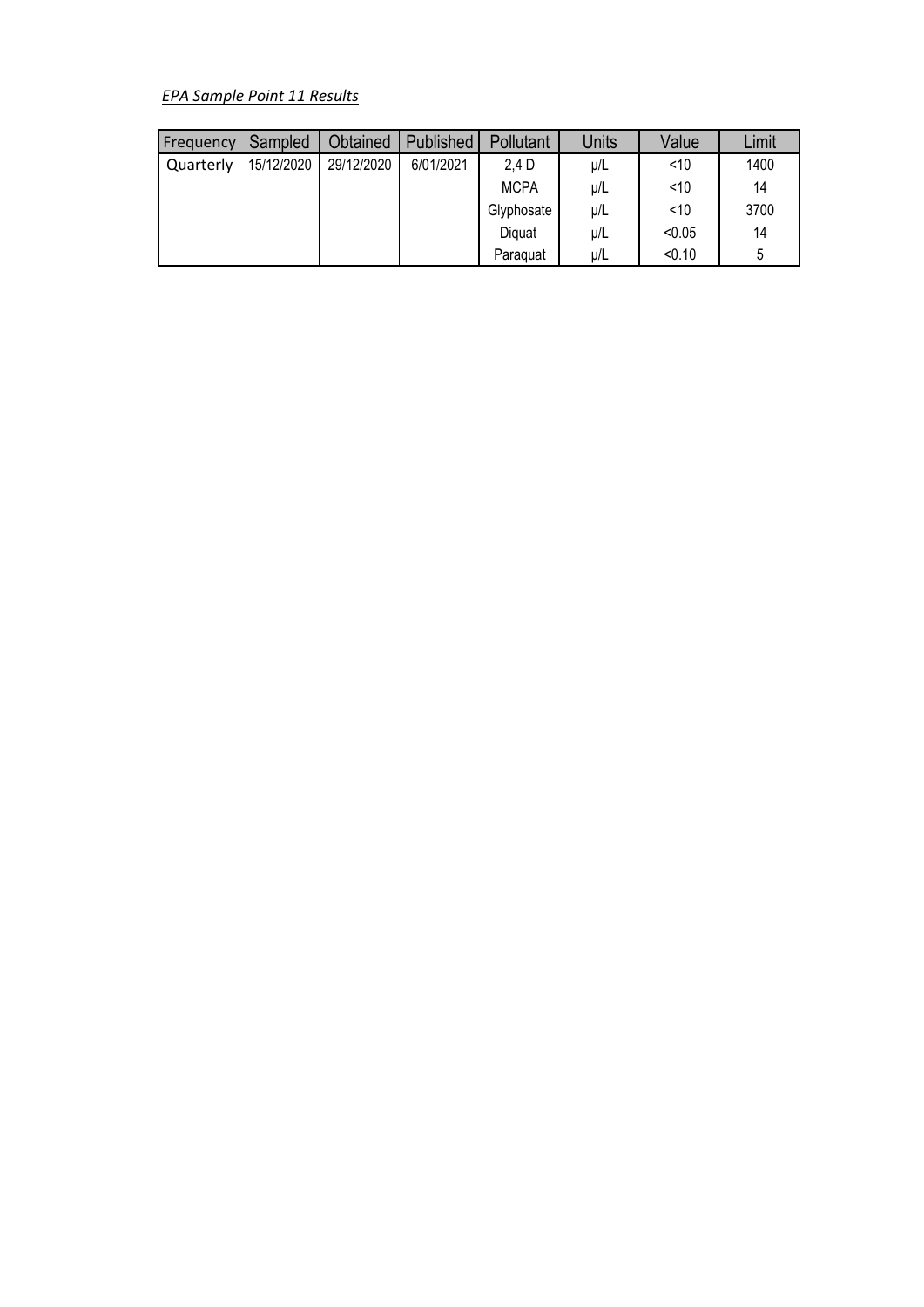## *EPA Sample Point 12 Results*

| Frequency | Sampled    | Obtained   | Published | Pollutant   | <b>Units</b> | Value  | Limit |
|-----------|------------|------------|-----------|-------------|--------------|--------|-------|
| Quarterly | 15/12/2020 | 29/12/2020 | 6/01/2021 | 2.4 D       | $\mu/L$      | ~10    | 1400  |
|           |            |            |           | <b>MCPA</b> | μ/L          | < 10   | 14    |
|           |            |            |           | Glyphosate  | μ/L          | < 10   | 3700  |
|           |            |            |           | Diguat      | μ/L          | < 0.05 | 14    |
|           |            |            |           | Paraguat    | $\mu/L$      | < 0.10 | 5     |